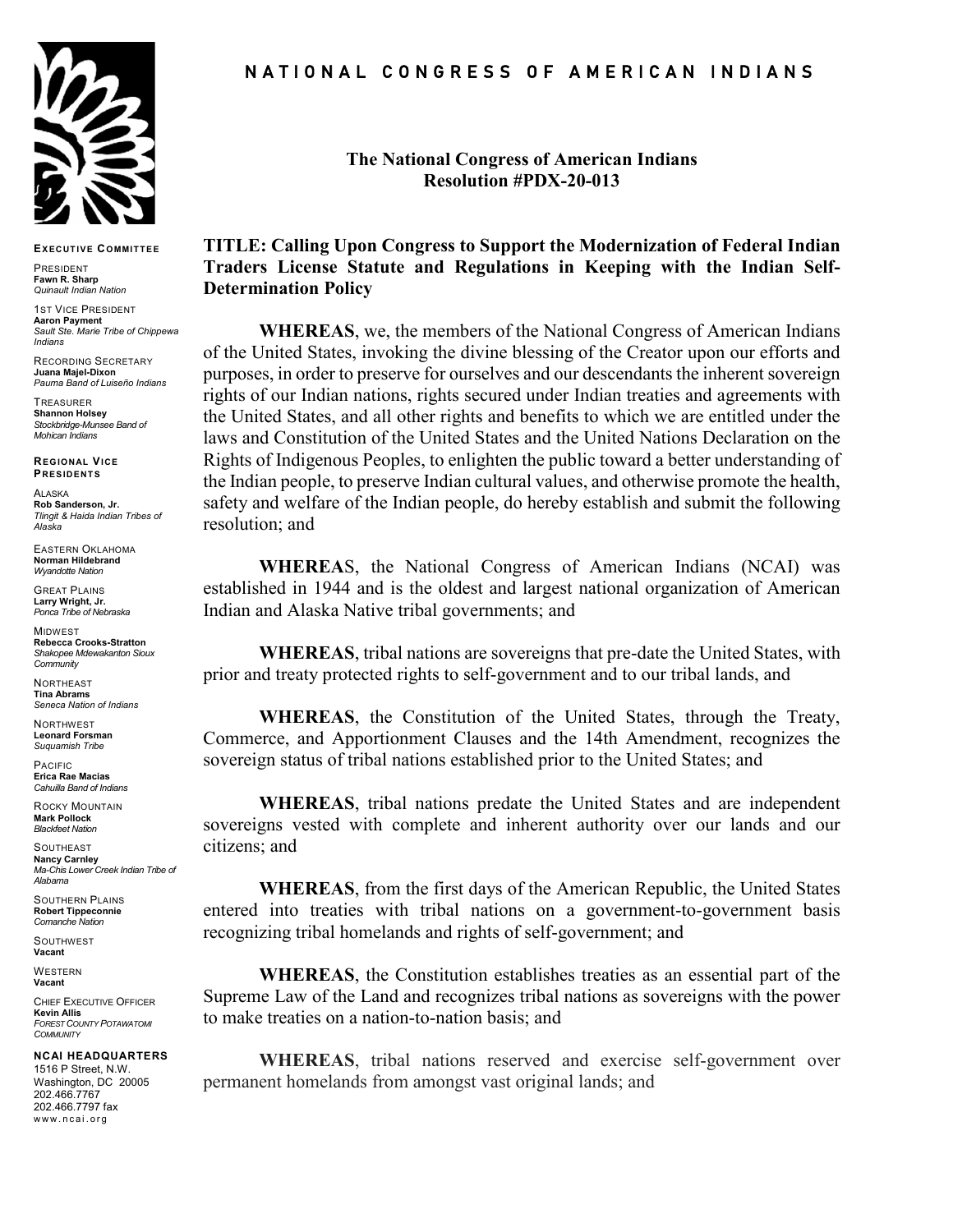**WHEREAS**, the Constitution of the United States acknowledges tribal nations as vested with sovereignty and jurisdiction over tribal citizens who are referred to as "Indians not taxed" by the Apportionment Clause and the 14<sup>th</sup> Amendment; and

**WHEREAS**, tribal lands have inherent authority to tax transactions and economic activities on Indian homelands to raise funds necessary to provide tribal government programs, services and activities; and

**WHEREAS**, the Supreme Court has ruled that, "the power to tax is an essential attribute of Indian sovereignty because it is a necessary implement of self-government and territorial management." *See Kerr-McGee Corp. v. Navajo Tribe of Indians*¸471 U.S. 195 (1985)(quoting *Merrion v. Jicarilla Apache Tribe*¸455 U.S. 130, 137 (1982)*.*

**WHEREAS**, the Supreme Court has ruled that the federal Indian Traders statute and regulations pre-empt state taxation on Indian country transactions involving Indian tribes or members such as in *Central Machinery Co. v. Arizona State Tax Commission*, 448 U.S. 160 (1980) and *Warren Trading Post Co. v. Arizona Tax Comm'n*, 380 U.S. 685 (1965); and

**WHEREAS**, certain Supreme Court decisions, such as *Washington v. Confederated Tribes of Colville*, 447 U.S. 134 (1980), have permitted state and local governments to infringe on tribal sovereignty and taxation authority by imposing separate taxes on Indian country transactions and activities; and

**WHEREAS**, Indian Country, via the below resolutions, has repeatedly called on the Executive Branch to fulfill its fiduciary responsibility to modernize the Indian Trader regulations and pre-empt dual taxation of activities within tribal lands and has continued to await federal action on these requests:

- #SAC-12-042, Supporting Solutions, Including Federal Legislation if Necessary, that Will Reverse or Mitigate the Effects of the 1989 Decision of the U.S. Supreme Court in the Case of Cotton Petroleum V. New Mexico.
- #SD-15-045, Urging the Department of Interior to Address the Harms of State Taxation in Indian Country and Prevent Dual Taxation of Indian Communities.
- #ECWS-17-001, Reaffirmation of the Federal Trust Responsibility to Preserve and Restore the Tribal Land Base and Promote Economic Development.
- #DEN-18-018, Urging the Department of the Interior to Restart its Process of Updating the "Licensed Indian Trader" Regulations.
- #ABQ-19-015, Urging the Secretary of the Treasury to Assist in Ending Dual Taxation of Economic Activity in Indian Country.

**NOW THEREFORE BE IT RESOLVED** that we now call upon Congress to direct the Secretary of the Interior to update and modernize the federal Indian Traders regulations consistent with the Indian Self-Determination Policy, President Reagan's American Indian Policy, President Clinton's Executive Order 13175, and President Obama's Executive Order 13647;